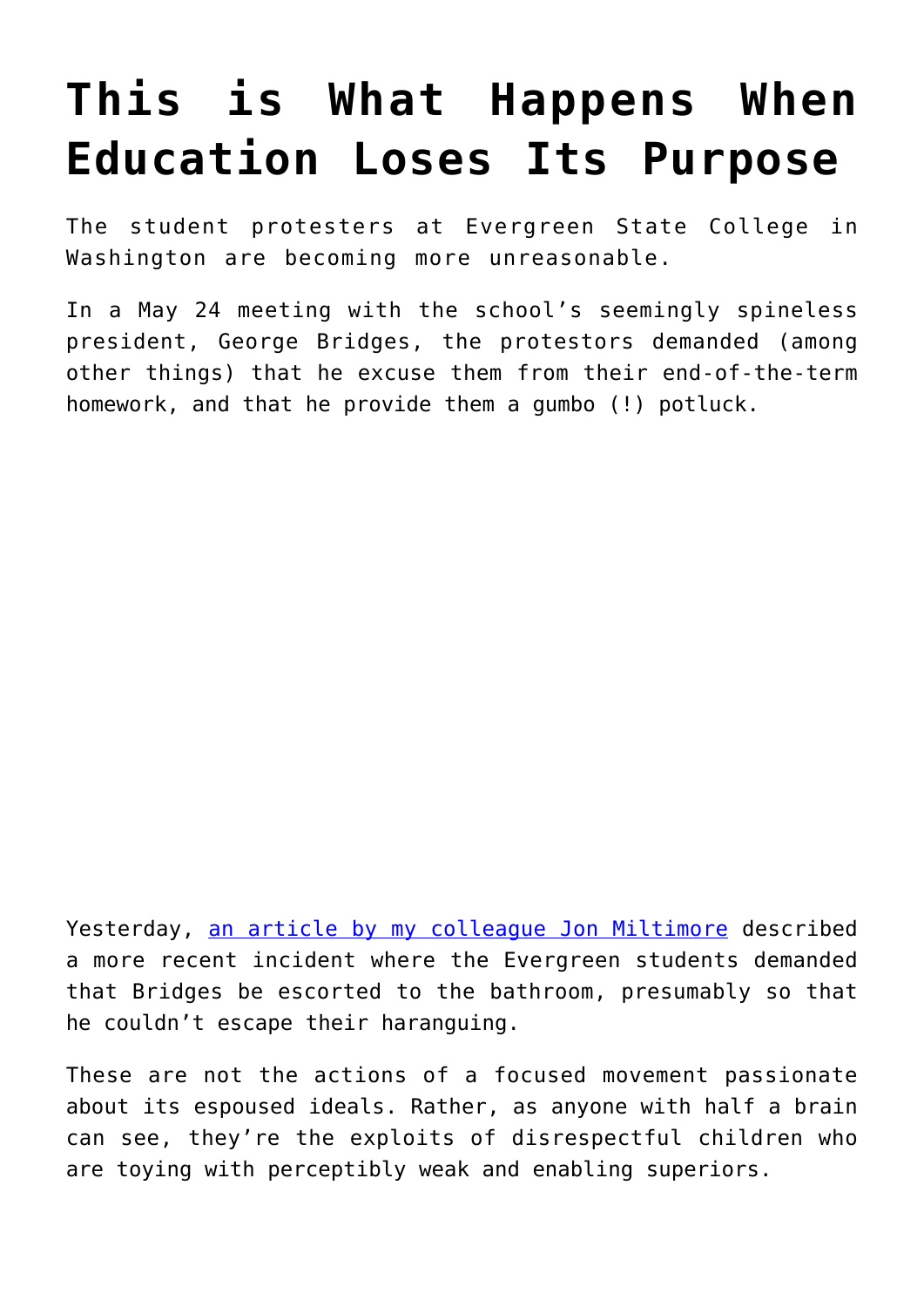As a parent or a teacher, to maintain order with the youth under your charge you need two things: discipline and purpose.

Certainly the colleges have punted on the first of these requirements. Students have tested the boundaries and found that they can get away with petty and violent disruptions of the academic life of campuses with very little in the way of punitive consequences. Just witness the most recent [slap on](http://www.washingtonexaminer.com/middlebury-completes-disciplinary-process-over-charles-murray-protest-with-wrist-slaps-for-implicated-students/article/2623987) [the wrist](http://www.washingtonexaminer.com/middlebury-completes-disciplinary-process-over-charles-murray-protest-with-wrist-slaps-for-implicated-students/article/2623987) given to the Middlebury College protesters, whose actions left one professor hospitalized with a concussion.

However, discipline will only get one so far. Disciplinary actions need to be backed up with a deeper purpose that has the buy-in of all parties involved.

But America's institutions of higher education have lost sense of a greater, universal purpose behind education and human life. The West has substituted its metaphysical foundations for relativism, individualism, and pragmatism. College education has now become just another hoop to jump through in the pursuit of self-interest that primarily aims at either getting a desired job (in the case of students), or keeping a desired job (in the case of professors).

This vision of education—or lack thereof—is being found wanting by a number of students. Many are awakening to the fact that getting a four-year degree is no guarantee of a place on the higher rungs of the economic ladder. It's even less of a guarantee at a school like Evergreen State, which has a 98% acceptance rate.

Other students are becoming aware that the administration and professors of their colleges possess no meaningful, guiding philosophy into which they can initiate them… that they have no answers to the great existential questions… that they are in many cases foolish people who, despite their age, are still clueless about life.

And so, predictably, the students rebel. And so they use the silly